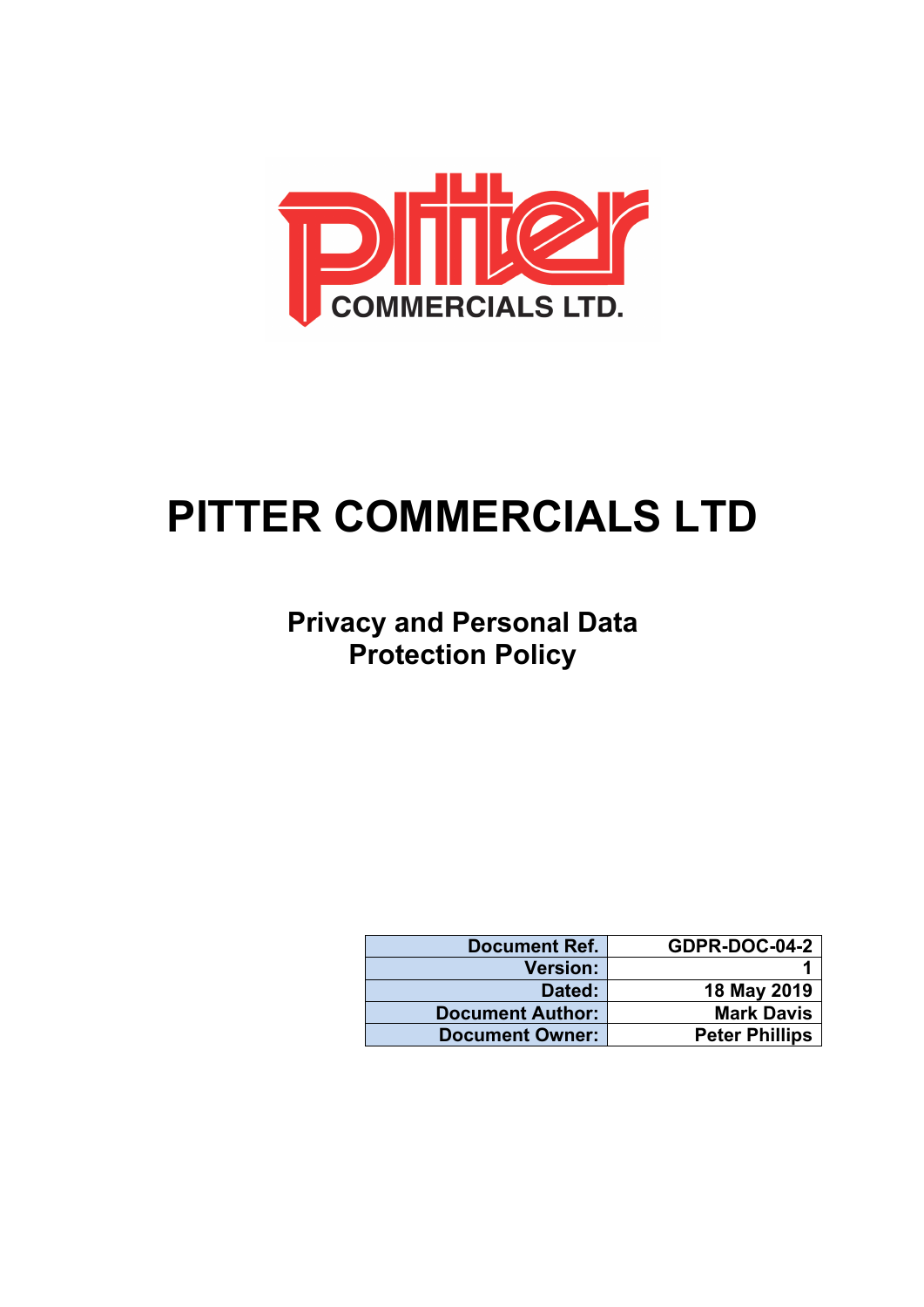#### 1 Introduction

In its everyday business operations Pitter Commercials makes use of a variety of data about identifiable individuals, including data about:

- Current, past and prospective employees
- Customers
- Users of its websites
- Subscribers
- Other stakeholders

In collecting and using this data, the organisation is subject to a variety of legislation controlling how such activities may be carried out and the safeguards that must be put in place to protect it.

The purpose of this policy is to set out the relevant legislation and to describe the steps Pitter Commercials is taking to ensure that it complies with it.

This control applies to all systems, people and processes that constitute the organisation's information systems, including board members, directors, employees, suppliers and other third parties who have access to Pitter Commercials systems.

The following policies and procedures are relevant to this document:

- *Data Protection Impact Assessment Process*
- *Personal Data Mapping Procedure*
- *Legitimate Interest Assessment Procedure*
- *Information Security Incident Response Procedure*
- *GDPR Roles and Responsibilities*
- *Records Retention and Protection Policy*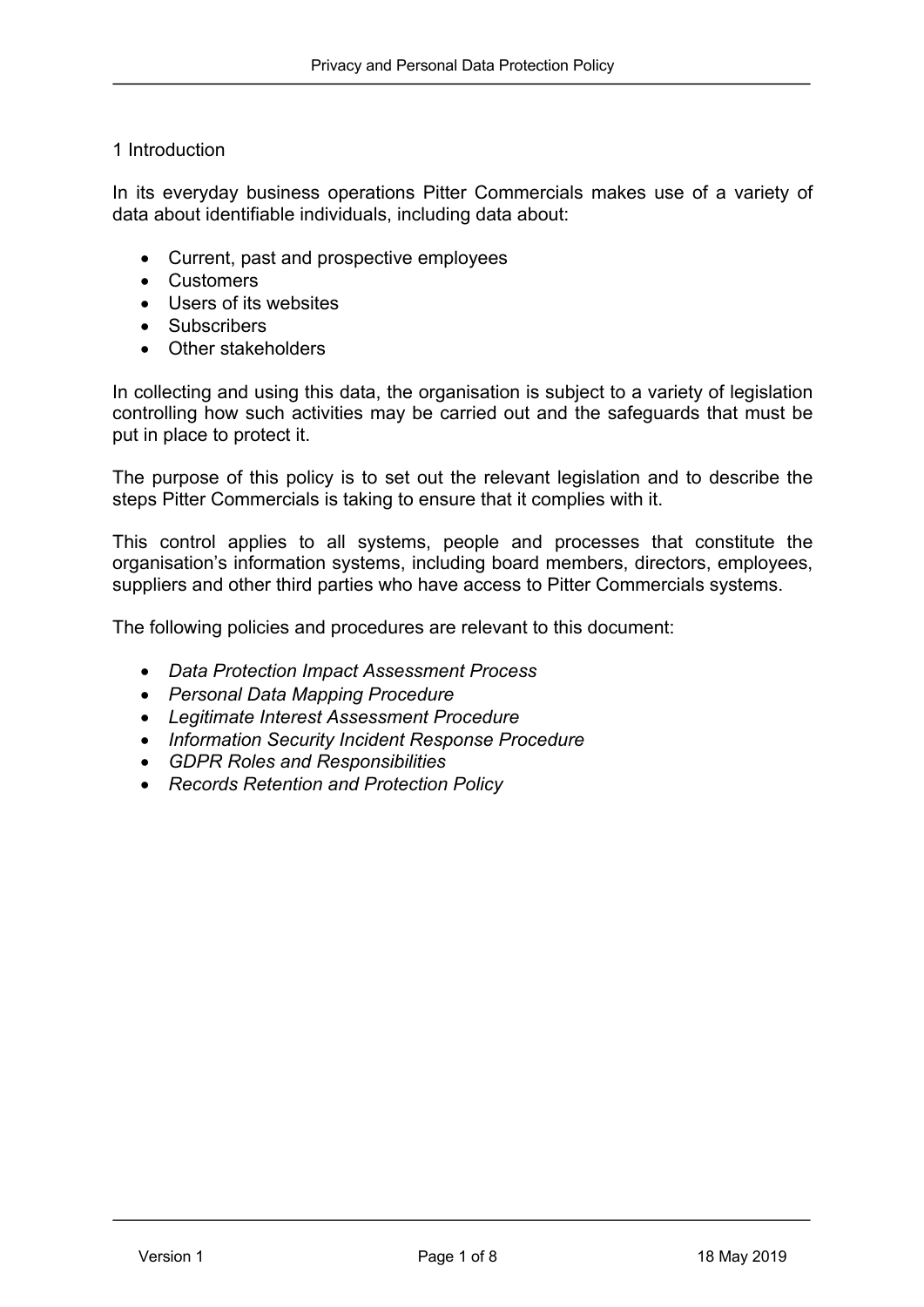### **1 Privacy and Personal Data Protection Policy**

#### **1.1 The General Data Protection Regulation**

The General Data Protection Regulation 2016 (GDPR) is one of the most significant pieces of legislation affecting the way that Pitter Commercials carries out its information processing activities. Significant fines are applicable if a breach is deemed to have occurred under the GDPR, which is designed to protect the personal data of citizens of the European Union. It is Pitter Commercials's policy to ensure that our compliance with the GDPR and other relevant legislation is clear and demonstrable at all times.

#### **1.2 Definitions**

There are a total of 26 definitions listed within the GDPR and it is not appropriate to reproduce them all here. However, the most fundamental definitions with respect to this policy are as follows:

*Personal data* is defined as:

*any information relating to an identified or identifiable natural person ('data subject'); an identifiable natural person is one who can be identified, directly or indirectly, in particular by reference to an identifier such as a name, an identification number, location data, an online identifier or to one or more factors specific to the physical, physiological, genetic, mental, economic, cultural or social identity of that natural person;*

*'processing'* means*:*

*any operation or set of operations which is performed on personal data or on sets of personal data, whether or not by automated means, such as collection, recording, organisation, structuring, storage, adaptation or alteration, retrieval, consultation, use, disclosure by transmission, dissemination or otherwise making available, alignment or combination, restriction, erasure or destruction;*

*'controller'* means*:*

*the natural or legal person, public authority, agency or other body which, alone or jointly with others, determines the purposes and means of the processing of personal data; where the purposes and means of such processing are determined by Union or Member State law, the controller or the specific criteria for its nomination may be provided for by Union or Member State law;*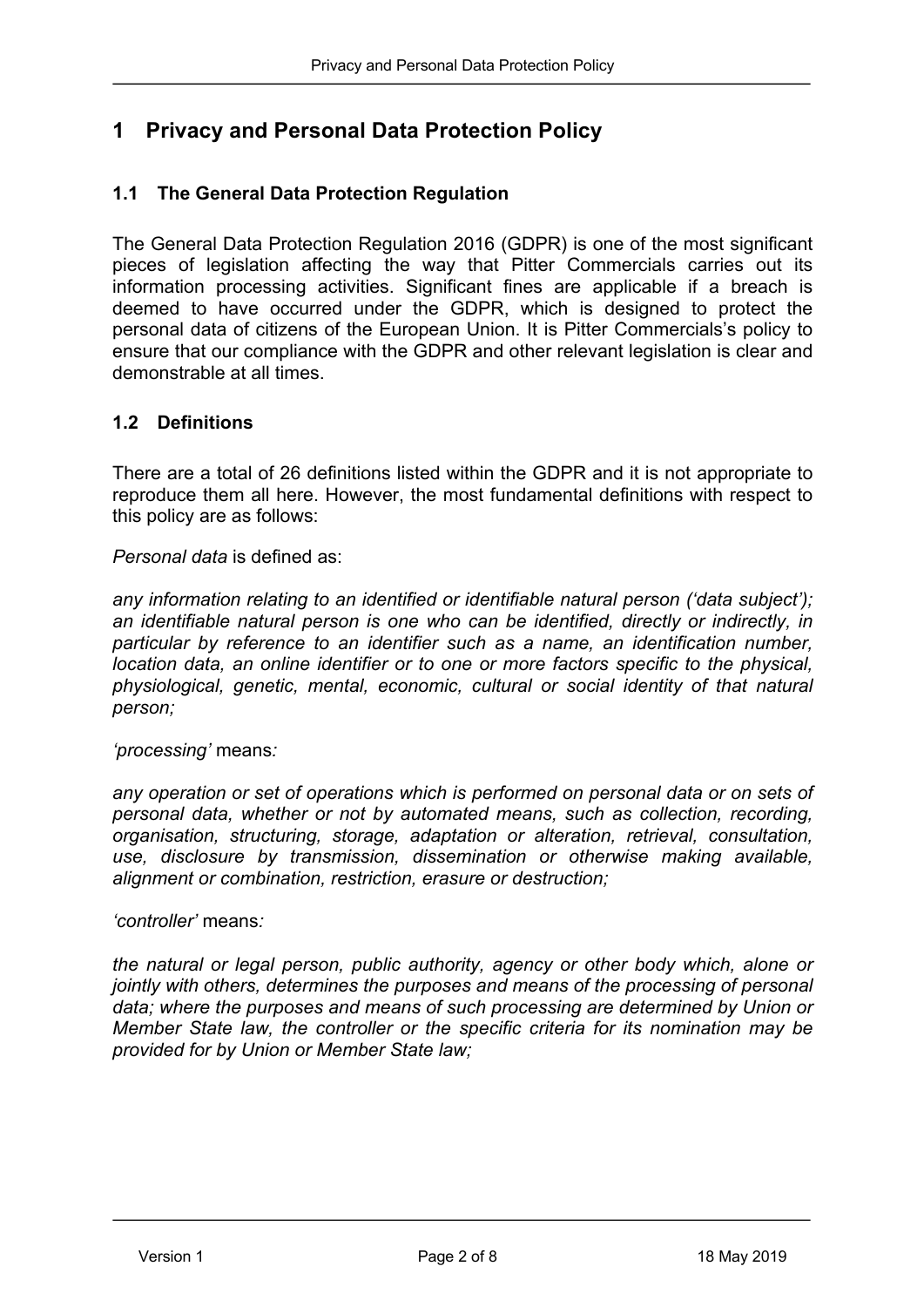#### **1.3 Principles Relating to Processing of Personal Data**

There are a number of fundamental principles upon which the GDPR is based.

These are as follows:

*1. Personal data shall be:*

*(a) processed lawfully, fairly and in a transparent manner in relation to the data subject ('lawfulness, fairness and transparency');*

*(b) collected for specified, explicit and legitimate purposes and not further processed in a manner that is incompatible with those purposes; further processing for archiving purposes in the public interest, scientific or historical research purposes or statistical purposes shall, in accordance with Article 89(1), not be considered to be incompatible with the initial purposes ('purpose limitation');*

*(c) adequate, relevant and limited to what is necessary in relation to the purposes for which they are processed ('data minimisation');*

*(d) accurate and, where necessary, kept up to date; every reasonable step must be taken to ensure that personal data that are inaccurate, having regard to the purposes for which they are processed, are erased or rectified without delay ('accuracy');*

*(e) kept in a form which permits identification of data subjects for no longer than is necessary for the purposes for which the personal data are processed; personal data may be stored for longer periods insofar as the personal data will be processed solely for archiving purposes in the public interest, scientific or historical research purposes or statistical purposes in accordance with Article 89(1) subject to implementation of the appropriate technical and organisational measures required by this Regulation in order to safeguard the rights and freedoms of the data subject ('storage limitation');*

*(f) processed in a manner that ensures appropriate security of the personal data, including protection against unauthorised or unlawful processing and against accidental loss, destruction or damage, using appropriate technical or organisational measures ('integrity and confidentiality').*

*2. The controller shall be responsible for, and be able to demonstrate compliance with, paragraph 1 ('accountability').*

Pitter Commercials will ensure that it complies with all of these principles both in the processing it currently carries out and as part of the introduction of new methods of processing such as new IT systems.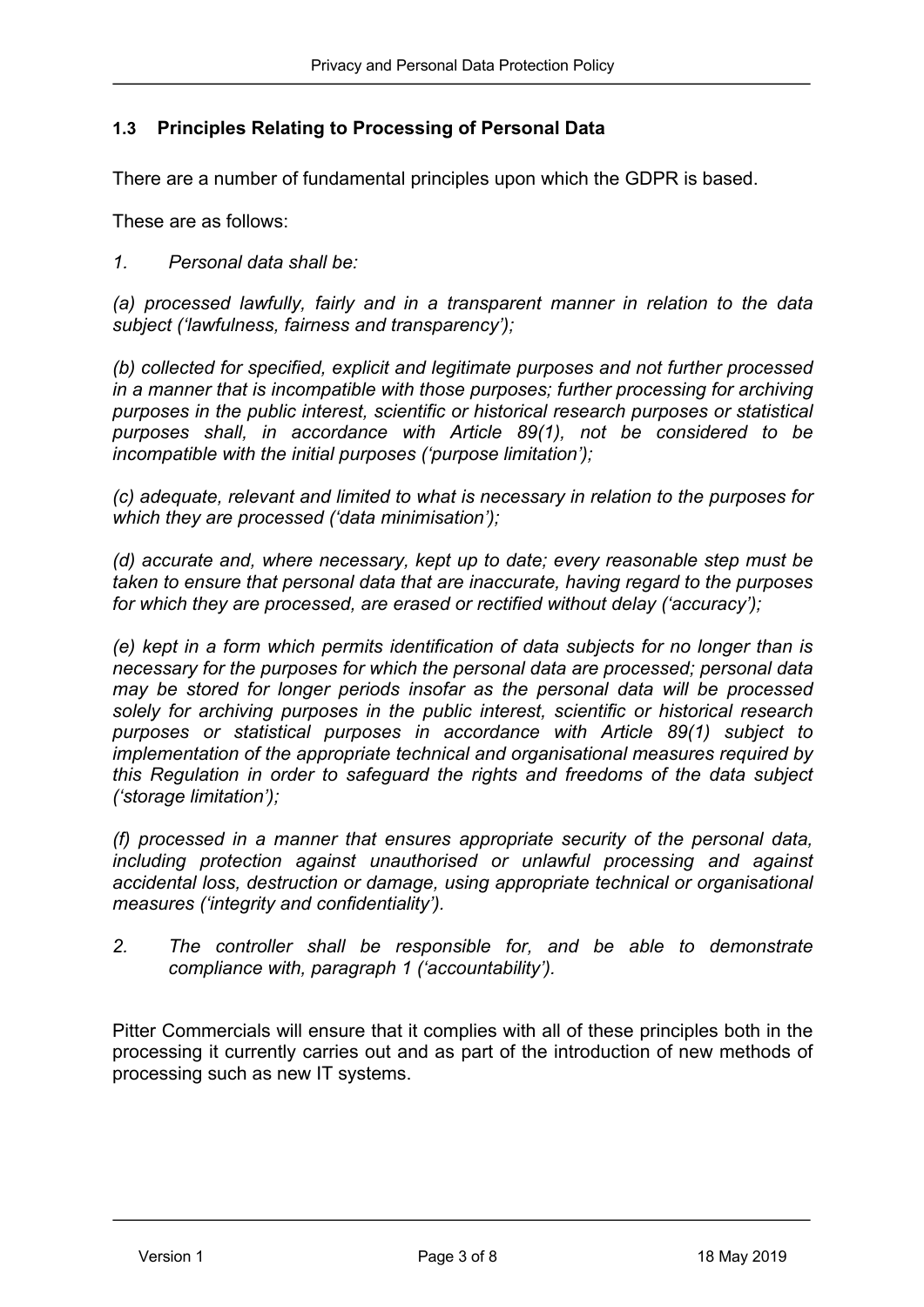#### **1.4 Rights of the Individual**

The data subject also has rights under the GDPR. These consist of:

- 1. The right to be informed
- 2. The right of access
- 3. The right to rectification
- 4. The right to erasure
- 5. The right to restrict processing
- 6. The right to data portability
- 7. The right to object
- 8. Rights in relation to automated decision making and profiling.

Each of these rights is supported by appropriate procedures within Pitter Commercials that allow the required action to be taken within the timescales stated in the GDPR.

These timescales are shown in Table 1.

| <b>Data Subject Request</b>              | <b>Timescale</b>                          |
|------------------------------------------|-------------------------------------------|
| The right to be informed                 | When data is collected (if supplied by    |
|                                          | data subject) or within one month (if not |
|                                          | supplied by data subject)                 |
| The right of access                      | One month                                 |
| The right to rectification               | One month                                 |
| The right to erasure                     | Without undue delay                       |
| The right to restrict processing         | Without undue delay                       |
| The right to data portability            | One month                                 |
| The right to object                      | On receipt of objection                   |
| Rights in relation to automated decision | Not specified                             |
| making and profiling.                    |                                           |

*Table 1 - Timescales for data subject requests*

#### **1.5 Lawfulness of Processing**

There are six alternative ways in which the lawfulness of a specific case of processing of personal data may be established under the GDPR. It is Pitter Commercials policy to identify the appropriate basis for processing and to document it, in accordance with the Regulation. The options are described in brief in the following sections.

#### **1.5.1 Consent**

Unless it is necessary for a reason allowable in the GDPR, Pitter Commercials will always obtain explicit consent from a data subject to collect and process their data. In case of children below the age of 16 (a lower age may be allowable in specific EU member states) parental consent will be obtained. Transparent information about our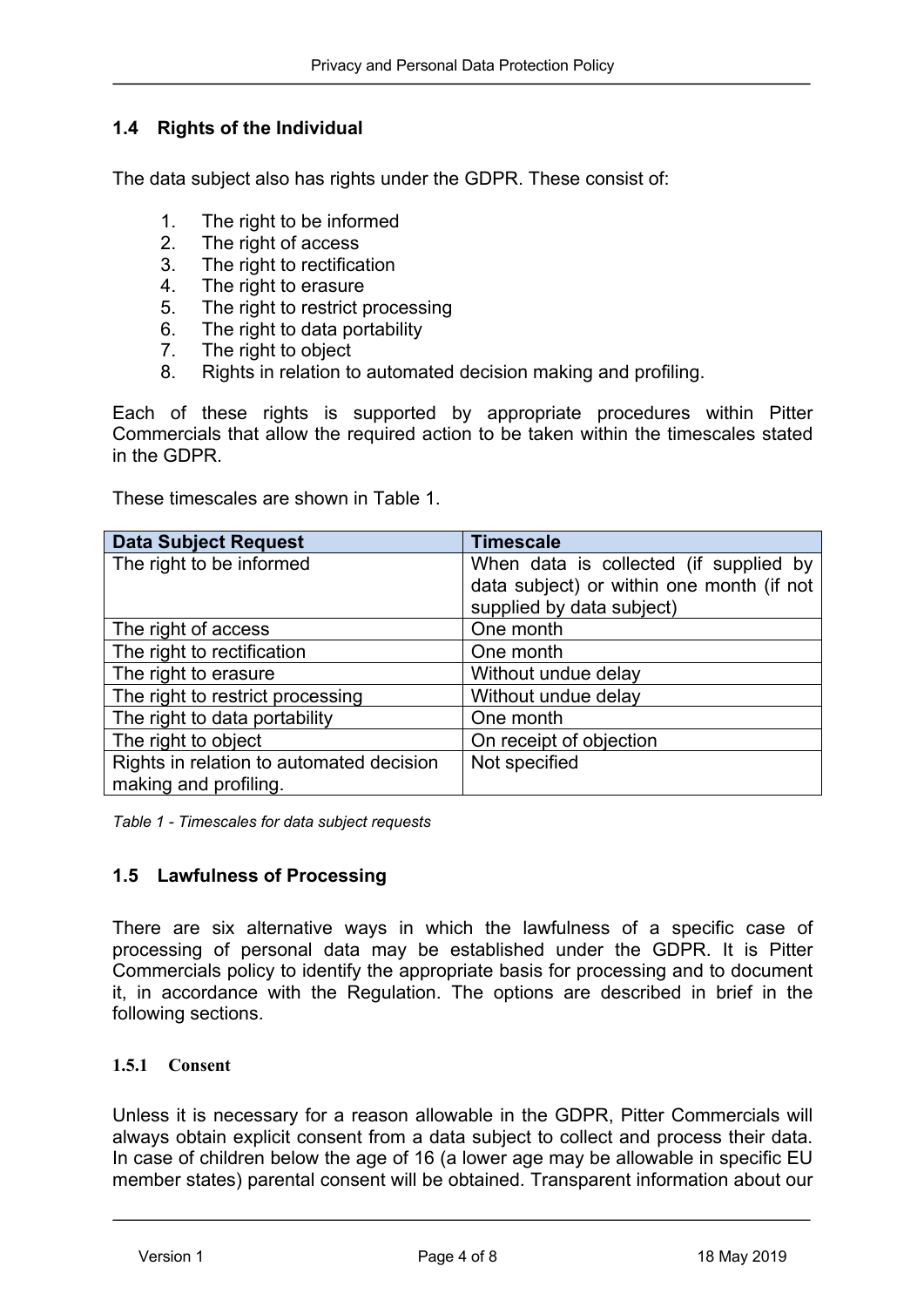usage of their personal data will be provided to data subjects at the time that consent is obtained and their rights with regard to their data explained, such as the right to withdraw consent. This information will be provided in an accessible form, written in clear language and free of charge.

If the personal data are not obtained directly from the data subject then this information will be provided to the data subject within a reasonable period after the data are obtained and definitely within one month.

#### **1.5.2 Performance of a Contract**

Where the personal data collected and processed are required to fulfil a contract with the data subject, explicit consent is not required. This will often be the case where the contract cannot be completed without the personal data in question e.g. a delivery cannot be made without an address to deliver to.

#### **1.5.3 Legal Obligation**

If the personal data is required to be collected and processed in order to comply with the law, then explicit consent is not required. This may be the case for some data related to employment and taxation for example, and for many areas addressed by the public sector.

#### **1.5.4 Vital Interests of the Data Subject**

In a case where the personal data are required to protect the vital interests of the data subject or of another natural person, then this may be used as the lawful basis of the processing. Pitter Commercials will retain reasonable, documented evidence that this is the case, whenever this reason is used as the lawful basis of the processing of personal data. As an example, this may be used in aspects of social care, particularly in the public sector.

#### **1.5.5 Task Carried Out in the Public Interest**

Where Pitter Commercials needs to perform a task that it believes is in the public interest or as part of an official duty then the data subject's consent will not be requested. The assessment of the public interest or official duty will be documented and made available as evidence where required.

#### **1.5.6 Legitimate Interests**

If the processing of specific personal data is in the legitimate interests of Pitter Commercials and is judged not to affect the rights and freedoms of the data subject in a significant way, then this may be defined as the lawful reason for the processing. Again, the reasoning behind this view will be documented.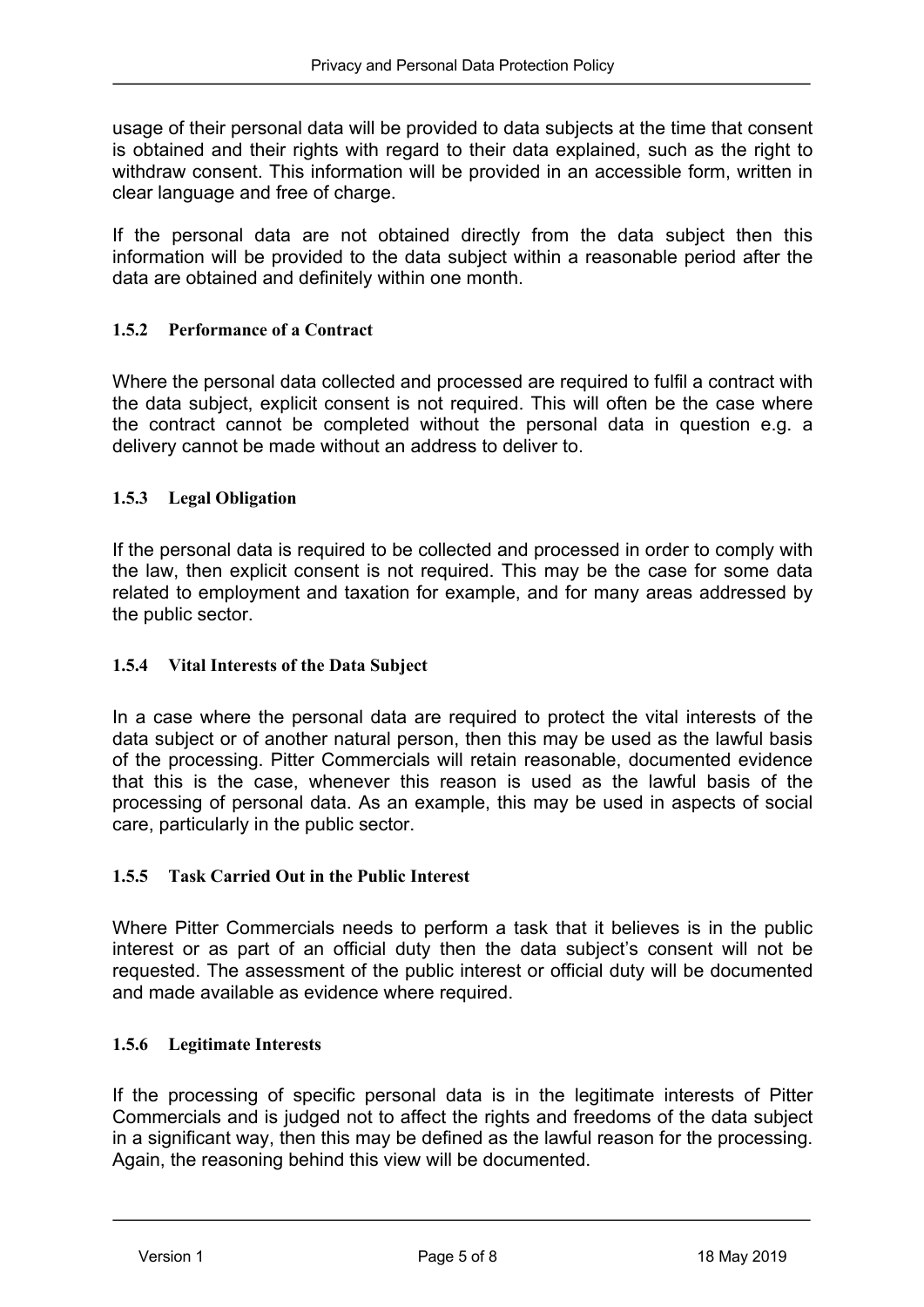#### **1.6 Privacy by Design**

Pitter Commercials has adopted the principle of privacy by design and will ensure that the definition and planning of all new or significantly changed systems that collect or process personal data will be subject to due consideration of privacy issues, including the completion of one or more data protection impact assessments.

The data protection impact assessment will include:

- Consideration of how personal data will be processed and for what purposes
- Assessment of whether the proposed processing of personal data is both necessary and proportionate to the purpose(s)
- Assessment of the risks to individuals in processing the personal data
- What controls are necessary to address the identified risks and demonstrate compliance with legislation

Use of techniques such as data minimization and pseudonymisation will be considered where applicable and appropriate.

#### **1.7 Contracts Involving the Processing of Personal Data**

Pitter Commercials will ensure that all relationships it enters into that involve the processing of personal data are subject to a documented contract that includes the specific information and terms required by the GDPR. For more information, see the *GDPR Controller-Processor Agreement Policy*.

#### **1.8 International Transfers of Personal Data**

Transfers of personal data outside the European Union will be carefully reviewed prior to the transfer taking place to ensure that they fall within the limits imposed by the GDPR. This depends partly on the European Commission's judgement as to the adequacy of the safeguards for personal data applicable in the receiving country and this may change over time.

Intra-group international data transfers will be subject to legally binding agreements referred to as Binding Corporate Rules (BCR) which provide enforceable rights for data subjects.

#### **1.9 Data Protection Officer**

A defined role of Data Protection Officer (DPO) is required under the GDPR if an organisation is a public authority, if it performs large scale monitoring or if it processes particularly sensitive types of data on a large scale. The DPO is required to have an appropriate level of knowledge and can either be an in-house resource or outsourced to an appropriate service provider.